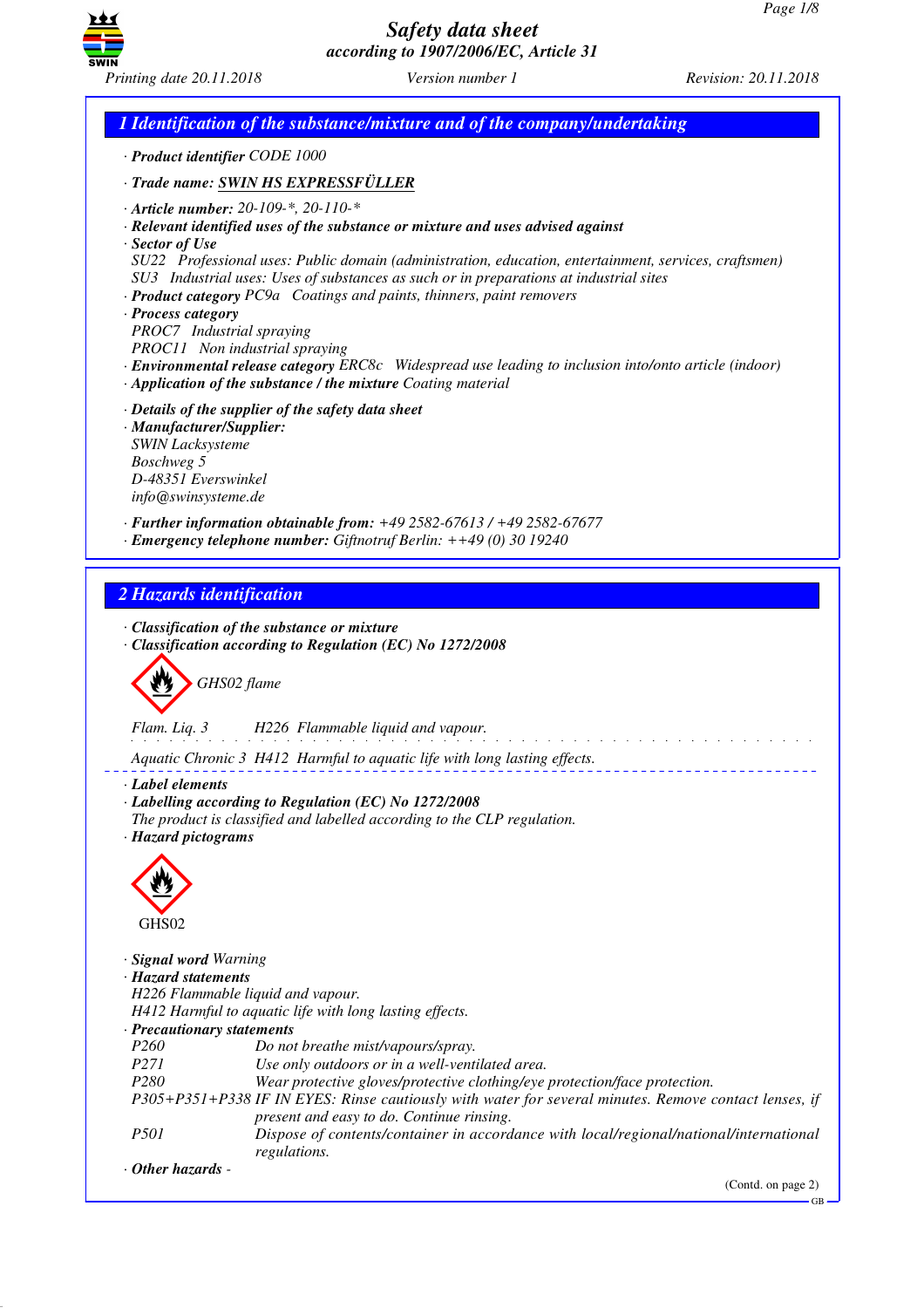

*Trade name: SWIN HS EXPRESSFÜLLER*

*· Results of PBT and vPvB assessment*

- *· PBT: Not applicable.*
- *· vPvB: Not applicable.*

### *3 Composition/information on ingredients*

#### *· Chemical characterisation: Mixtures*

*· Description: Mixture of substances listed below with nonhazardous additions.*

| $\cdot$ Dangerous components:                                            |                                                                                                                                                                                                      |              |
|--------------------------------------------------------------------------|------------------------------------------------------------------------------------------------------------------------------------------------------------------------------------------------------|--------------|
| $CAS: 64742-95-6$<br>EINECS: 265-199-0<br>Reg.nr.: 01-2119486773-24-XXXX | Solvent naphtha (petroleum), light arom.<br>$\otimes$ Flam. Liq. 3, H226; $\otimes$ Asp. Tox. 1, H304; $\otimes$ Aquatic<br>Chronic 2, H411, $\Diamond$ Acute Tox. 4, H332; STOT SE 3, H335          | $10 - 25%$   |
| CAS: 1330-20-7<br>EINECS: 215-535-7<br>Reg.nr.: 01-2119488216-32-XXXX    | xylene<br>$\circledast$ Flam. Liq. 3, H226; $\circledast$ STOT RE 2, H373; Asp. Tox. 1,<br>H304; Acute Tox. 4, H312; Acute Tox. 4, H332; Skin<br>Irrit. 2, H315; Eye Irrit. 2, H319; STOT SE 3, H335 | $2.5 - 10\%$ |
| EC number: 918-668-5                                                     | Hydocarbons, C9-C15, Aromatics<br>Reg.nr.: 01-02119455851-35-XXXX \ Flam. Liq. 3, H226; $\circledast$ Asp. Tox. 1, H304; $\circledast$ Aquatic<br>Chronic 2, H411; <> STOT SE 3, H335-H336           | $2.5 - 10\%$ |
| CAS: 108-65-6<br>EINECS: 203-603-9<br>Reg.nr.: 01-2119475791-29-XXXX     | 2-methoxy-1-methylethyl acetate<br>$\otimes$ Flam. Liq. 3, H226                                                                                                                                      | $\leq 2.5\%$ |
| $CAS: 123-86-4$<br>EINECS: 204-658-1<br>Reg.nr.: 01-2119485493-29-XXXX   | n-butyl acetate<br>$\otimes$ Flam. Lig. 3, H226; $\otimes$ STOT SE 3, H336                                                                                                                           | $\leq 2.5\%$ |
|                                                                          | Additional information: For the wording of the listed hazard phrases refer to section 16.                                                                                                            |              |

## *4 First aid measures*

- *· Description of first aid measures*
- *· General information: Personal protection for the First Aider.*
- *· After inhalation:*
- *Supply fresh air.*

*Seek medical treatment in case of complaints.*

- *· After skin contact:*
- *Immediately wash with water and soap and rinse thoroughly.*
- *If skin irritation continues, consult a doctor.*

*Immediately rinse with water.*

- *· After eye contact:*
- *Rinse opened eye for several minutes under running water. If symptoms persist, consult a doctor.*
- *· After swallowing: Do not induce vomiting; call for medical help immediately.*
- *· Information for doctor:*

*· Most important symptoms and effects, both acute and delayed No further relevant information available.*

*· Indication of any immediate medical attention and special treatment needed*

*No further relevant information available.*

## *5 Firefighting measures*

*· Extinguishing media*

*· Suitable extinguishing agents:*

*CO2, powder or water spray. Fight larger fires with water spray or alcohol resistant foam.*

- *· For safety reasons unsuitable extinguishing agents: Water with full jet*
- *· Special hazards arising from the substance or mixture No further relevant information available.*

(Contd. on page 3) GB

<sup>(</sup>Contd. of page 1)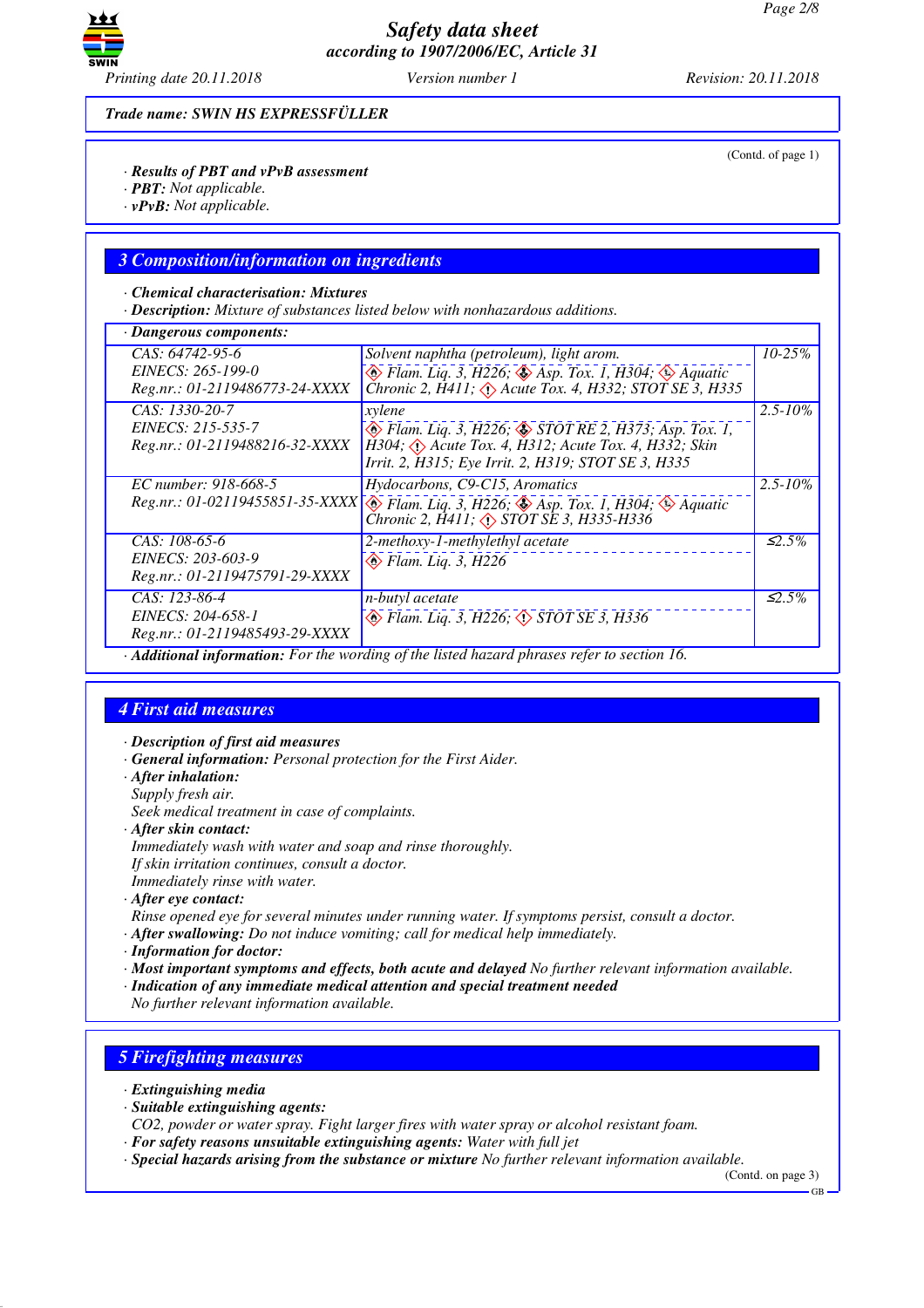

*Trade name: SWIN HS EXPRESSFÜLLER*

- *· Advice for firefighters*
- *· Protective equipment: Mouth respiratory protective device.*

### *6 Accidental release measures*

- *· Personal precautions, protective equipment and emergency procedures Wear protective equipment. Keep unprotected persons away. Ensure adequate ventilation*
- *· Environmental precautions: Do not allow to enter sewers/ surface or ground water.*

*· Methods and material for containment and cleaning up: Absorb with liquid-binding material (sand, diatomite, acid binders, universal binders, sawdust). Dispose contaminated material as waste according to item 13.*

- *· Reference to other sections See Section 7 for information on safe handling.*
- *See Section 8 for information on personal protection equipment.*

## *7 Handling and storage*

#### *· Handling:*

- *· Precautions for safe handling Ensure good ventilation/exhaustion at the workplace. Restrict the quantity stored at the work place.*
- *· Information about fire and explosion protection: Fumes can combine with air to form an explosive mixture. Flammable gas-air mixtures may form in empty receptacles. Keep ignition sources away - Do not smoke. Use explosion-proof apparatus / fittings and spark-proof tools. Protect against electrostatic charges.*
- *· Conditions for safe storage, including any incompatibilities*
- *· Storage:*
- *· Requirements to be met by storerooms and receptacles: Provide solvent resistant, sealed floor. Suitable material for receptacles and pipes: steel or stainless steel.*
- *· Information about storage in one common storage facility: Not required.*
- *· Further information about storage conditions: Keep container tightly sealed.*
- *· Specific end use(s) No further relevant information available.*

### *8 Exposure controls/personal protection*

*· Additional information about design of technical facilities: No further data; see item 7.*

*· Control parameters*

*· Ingredients with limit values that require monitoring at the workplace:*

*108-65-6 2-methoxy-1-methylethyl acetate*

*WEL Short-term value: 548 mg/m³, 100 ppm Long-term value: 274 mg/m³, 50 ppm Sk*

*123-86-4 n-butyl acetate*

*WEL Short-term value: 966 mg/m³, 200 ppm*

*Long-term value: 724 mg/m³, 150 ppm*

*· Additional information: The lists valid during the making were used as basis.*

(Contd. on page 4)

 $-GR$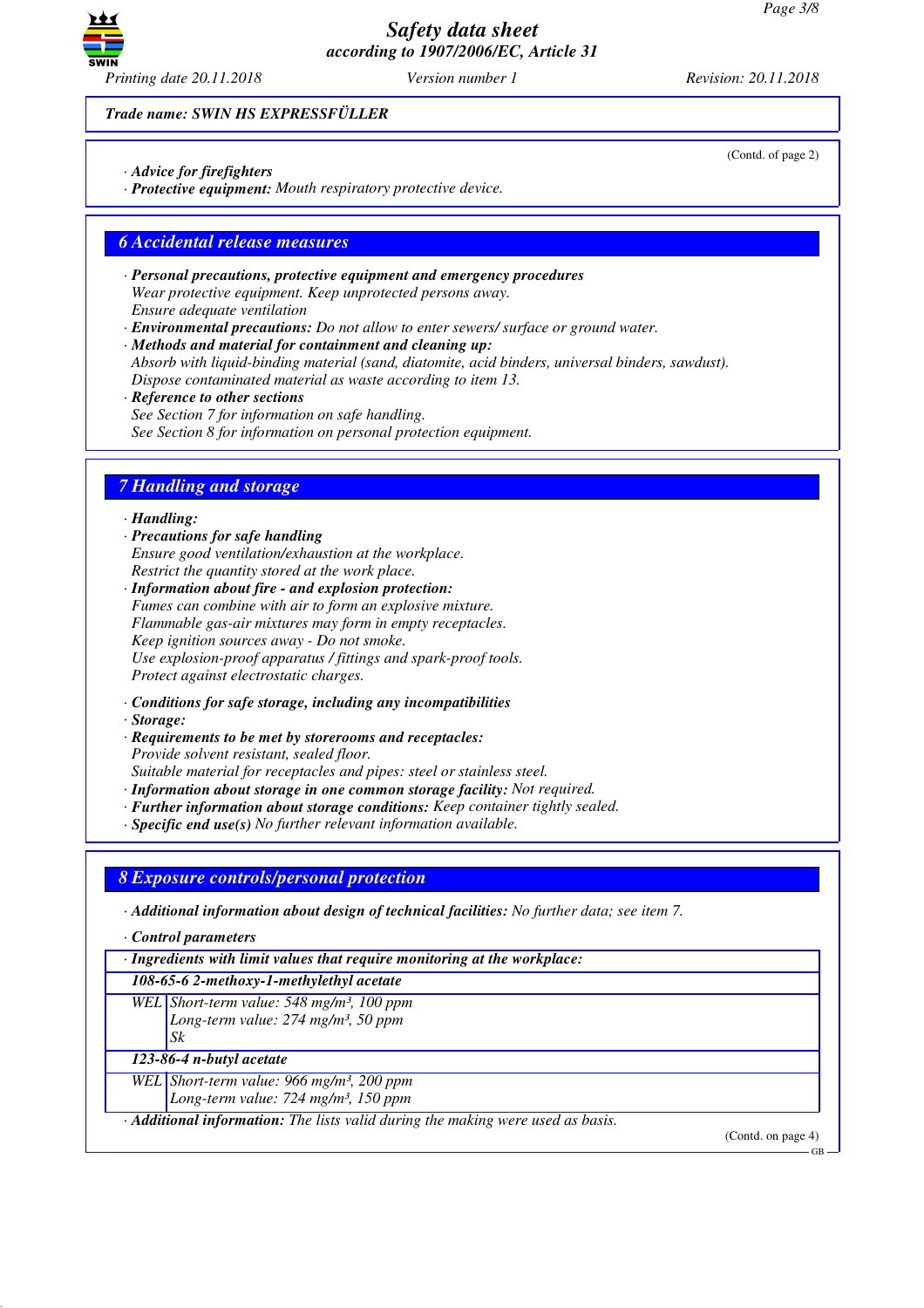

*Printing date 20.11.2018 Version number 1 Revision: 20.11.2018*

#### *Trade name: SWIN HS EXPRESSFÜLLER*

(Contd. of page 3)

- *· Exposure controls*
- *· Personal protective equipment:*

*· General protective and hygienic measures: Keep away from foodstuffs, beverages and feed. Immediately remove all soiled and contaminated clothing Wash hands before breaks and at the end of work. Do not inhale gases / fumes / aerosols. Avoid contact with the eyes and skin.*

#### *· Respiratory protection:*

*Use suitable respiratory protective device in case of insufficient ventilation. In case of brief exposure or low pollution use respiratory filter device. In case of intensive or longer exposure use self-contained respiratory protective device. Filter A2/P2*

#### *· Protection of hands:*

*Only use chemical-protective gloves with CE-labelling of category III.*



\_S*Protective gloves*

*Preventive skin protection by use of skin-protecting agents is recommended.*

#### *· Material of gloves*

*The selection of the suitable gloves does not only depend on the material, but also on further marks of quality and varies from manufacturer to manufacturer. As the product is a preparation of several substances, the resistance of the glove material can not be exactly calculated in advance and has therefore to be checked prior to the application.*

*As protection from splashes gloves made of the following materials are suitable: Nitrile rubber (Ansell Sol-Vex®)*

*Recommended thickness of the material:* ≥ *0.4 mm*

*· Penetration time of glove material*

*Value for the permeation: Level*  $\leq$  *1* 

*The exact break through time has to be found out by the manufacturer of the protective gloves and has to be observed.*

- *· For the permanent contact => 480 minutes gloves made of the following materials are suitable:*
- *HPPE-laminatet film (Ansell Barrier®)*
- *· Eye protection:*



\_R*Tightly sealed goggles*

#### *· Body protection:*

*Protective clothing, anti-static (TYVEK® CLASSIC PLUS) Safety shoes/boots, antstatic*

# *9 Physical and chemical properties*

| · Information on basic physical and chemical properties<br>· General Information |                                    |                       |
|----------------------------------------------------------------------------------|------------------------------------|-----------------------|
| $\cdot$ Appearance:                                                              |                                    |                       |
| Form:                                                                            | Fluid                              |                       |
| Colour:                                                                          | According to product specification |                       |
| $\cdot$ Odour:                                                                   | Like aromates                      |                       |
| • Odour threshold:                                                               | Not determined.                    |                       |
| $\cdot$ pH-value                                                                 | Not applicable.                    |                       |
|                                                                                  |                                    | (Contd. on page $5$ ) |

GB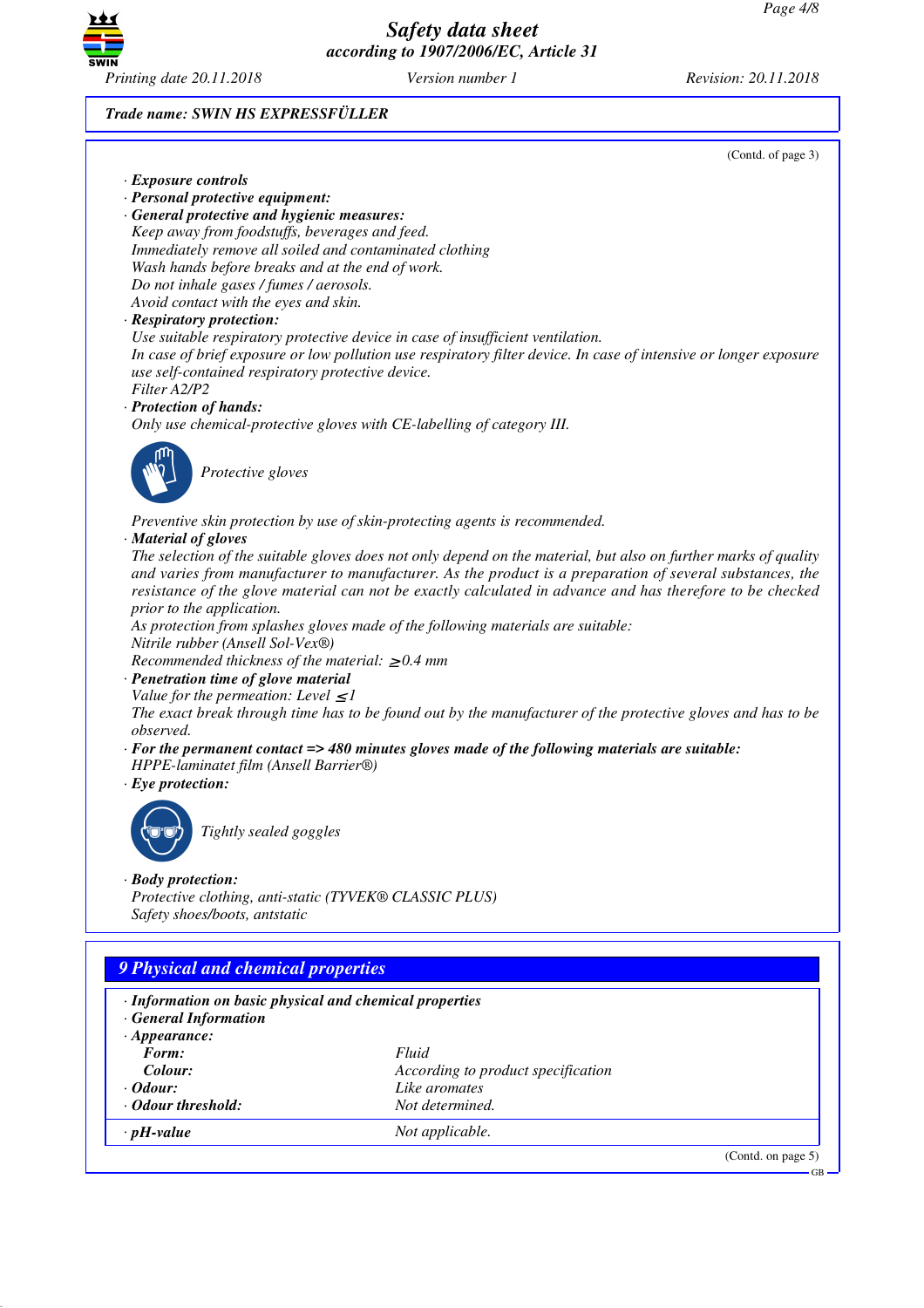

### *Trade name: SWIN HS EXPRESSFÜLLER*

|                                                                                                                                         | (Contd. of page 4)                                                                              |
|-----------------------------------------------------------------------------------------------------------------------------------------|-------------------------------------------------------------------------------------------------|
| $\cdot$ Change in condition<br>Melting point/freezing point:<br>Initial boiling point and boiling range: $124 \text{ }^{\circ}\text{C}$ | Undetermined.                                                                                   |
| · Flash point:                                                                                                                          | $23 - 60 °C$                                                                                    |
| · Flammability (solid, gas):                                                                                                            | Not applicable.                                                                                 |
| · Ignition temperature:                                                                                                                 | 450 $\degree$ C                                                                                 |
| · Decomposition temperature:                                                                                                            | Not determined.                                                                                 |
| $\cdot$ Auto-ignition temperature:                                                                                                      | Product is not selfigniting.                                                                    |
| $\cdot$ Explosive properties:                                                                                                           | Product is not explosive. However, formation of explosive air/<br>vapour mixtures are possible. |
| · Explosion limits:                                                                                                                     |                                                                                                 |
| Lower:                                                                                                                                  | $0.7$ Vol %                                                                                     |
| <b>Upper:</b>                                                                                                                           | 7.5 Vol %                                                                                       |
| $\cdot$ Vapour pressure at 20 $\degree$ C:                                                                                              | $5$ $hPa$                                                                                       |
| $\cdot$ Density                                                                                                                         | $1.40 - 1.55$ g/ml                                                                              |
| · Relative density                                                                                                                      | Not determined.                                                                                 |
| · Vapour density                                                                                                                        | Not determined.                                                                                 |
| $\cdot$ Evaporation rate                                                                                                                | Not determined.                                                                                 |
| · Solubility in / Miscibility with<br>water:                                                                                            | Not miscible or difficult to mix.                                                               |
| · Partition coefficient: n-octanol/water:                                                                                               | Not determined.                                                                                 |
| $\cdot$ Viscosity:<br>Dynamic:<br>Kinematic at 20 $^{\circ}$ C:<br>$\cdot$ Other information                                            | Not determined.<br>$100 s$ (ISO 6 mm)<br>No further relevant information available.             |

# *10 Stability and reactivity*

*· Reactivity No further relevant information available.*

*· Chemical stability*

- *· Thermal decomposition / conditions to be avoided: No decomposition if used according to specifications.*
- *· Possibility of hazardous reactions No dangerous reactions known.*
- *· Conditions to avoid No further relevant information available.*
- *· Incompatible materials: No further relevant information available.*
- *· Hazardous decomposition products: No dangerous decomposition products known.*

# *11 Toxicological information*

*· Information on toxicological effects*

*· Acute toxicity Based on available data, the classification criteria are not met.*

| · LD/LC50 values relevant for classification:       |      |                                           |  |  |
|-----------------------------------------------------|------|-------------------------------------------|--|--|
| 64742-95-6 Solvent naphtha (petroleum), light arom. |      |                                           |  |  |
| Oral                                                | LD50 | $>6,800$ mg/kg (rat)                      |  |  |
| Dermal                                              | LD50 | $\geq$ 3,400 mg/kg (rab)                  |  |  |
|                                                     |      | Inhalative $ LC50/4 h  > 10.2$ mg/l (rat) |  |  |
| 1330-20-7 xylene                                    |      |                                           |  |  |
| Oral                                                | LD50 | $4,300$ mg/kg (rat)                       |  |  |
|                                                     |      | (Cond. on page 6)                         |  |  |

GB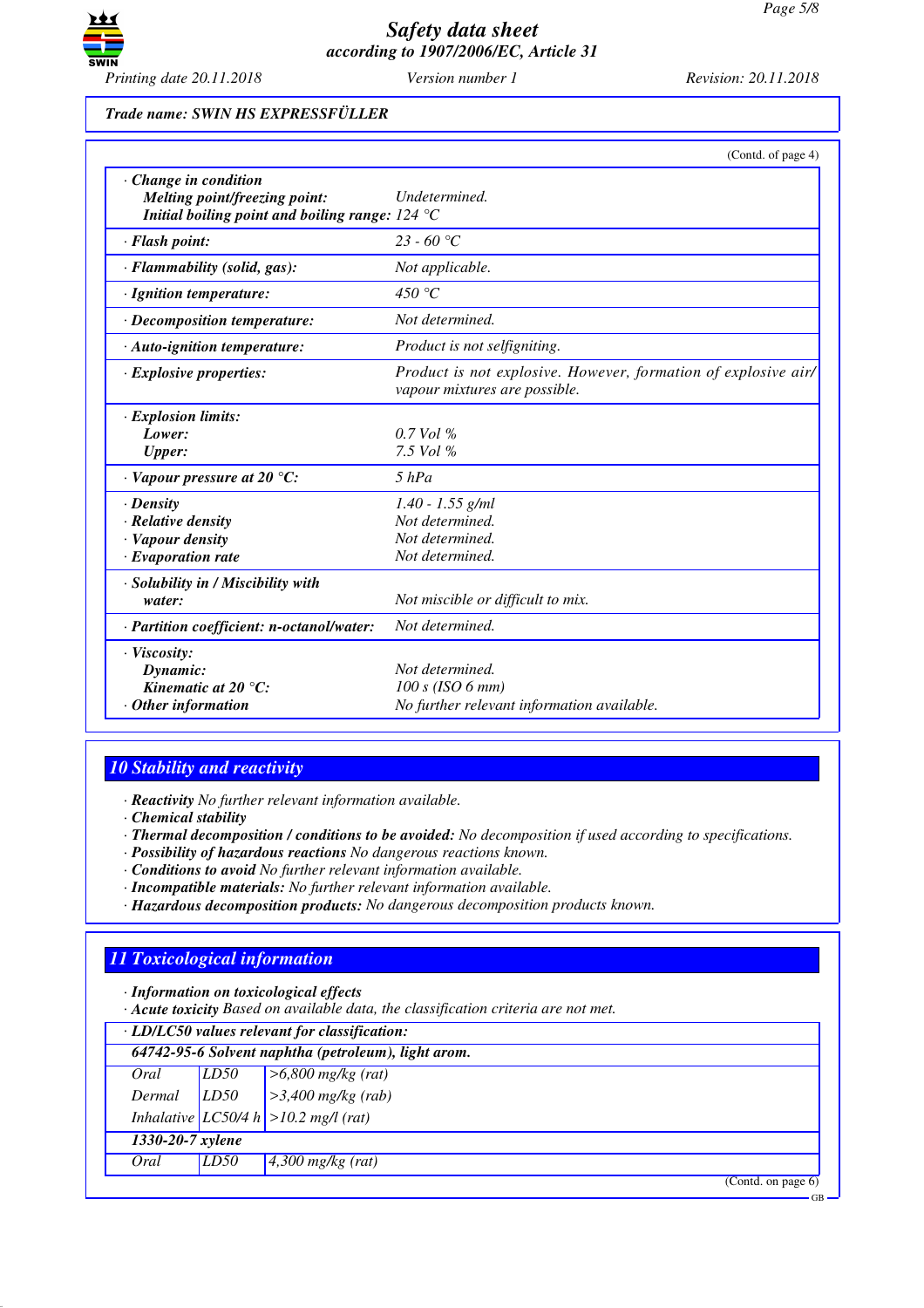

(Contd. of page 5)

*Trade name: SWIN HS EXPRESSFÜLLER*

### *Dermal LD50 2,000 mg/kg (rabbit)*

*· Primary irritant effect:*

*· Skin corrosion/irritation Based on available data, the classification criteria are not met.*

- *· Serious eye damage/irritation Based on available data, the classification criteria are not met.*
- *· Respiratory or skin sensitisation Based on available data, the classification criteria are not met.*
- *· CMR effects (carcinogenity, mutagenicity and toxicity for reproduction)*
- *· Germ cell mutagenicity Based on available data, the classification criteria are not met.*
- *· Carcinogenicity Based on available data, the classification criteria are not met.*
- *· Reproductive toxicity Based on available data, the classification criteria are not met.*
- *· STOT-single exposure Based on available data, the classification criteria are not met.*
- *· STOT-repeated exposure Based on available data, the classification criteria are not met.*
- *· Aspiration hazard Based on available data, the classification criteria are not met.*

### *12 Ecological information*

- *· Toxicity*
- *· Aquatic toxicity: No further relevant information available.*
- *· Persistence and degradability No further relevant information available.*
- *· Behaviour in environmental systems:*
- *· Bioaccumulative potential No further relevant information available.*
- *· Mobility in soil No further relevant information available.*
- *· Ecotoxical effects:*
- *· Remark: Harmful to fish*
- *· Additional ecological information:*
- *· General notes:*

*Water hazard class 2 (German Regulation) (Self-assessment): hazardous for water Do not allow product to reach ground water, water course or sewage system. Harmful to aquatic organisms*

*· Results of PBT and vPvB assessment*

- *· PBT: Not applicable.*
- *· vPvB: Not applicable.*
- *· Other adverse effects No further relevant information available.*

# *13 Disposal considerations*

- *· Waste treatment methods*
- *· Recommendation*

*Must not be disposed together with household garbage. Do not allow product to reach sewage system.*

*· European waste catalogue*

|          | 08 00 00 WASTES FROM THE MANUFACTURE, FORMULATION, SUPPLY AND USE (MFSU) OF |
|----------|-----------------------------------------------------------------------------|
|          | COATINGS (PAINTS, VARNISHES AND VITREOUS ENAMELS), ADHESIVES, SEALANTS      |
|          | AND PRINTING INKS                                                           |
|          |                                                                             |
| 08 01 00 | wastes from MFSU and removal of paint and varnish                           |

*08 01 11\* waste paint and varnish containing organic solvents or other dangerous substances*

*· Uncleaned packaging:*

*15 00 00: WASTE PACKAGING; ABSORBENTS, WIPING CLOTHS, FILTER MATERIALS AND PROTECTIVE CLOTHING NOT OTHERWISE SPECIFIED*

*15 01 00: packaging (including separately collected municipal packaging waste)*

*15 01 10\*: packaging containing residues of or contaminated by dangerous substances*

*· Recommendation: Disposal must be made according to official regulations.*

(Contd. on page 7)

GB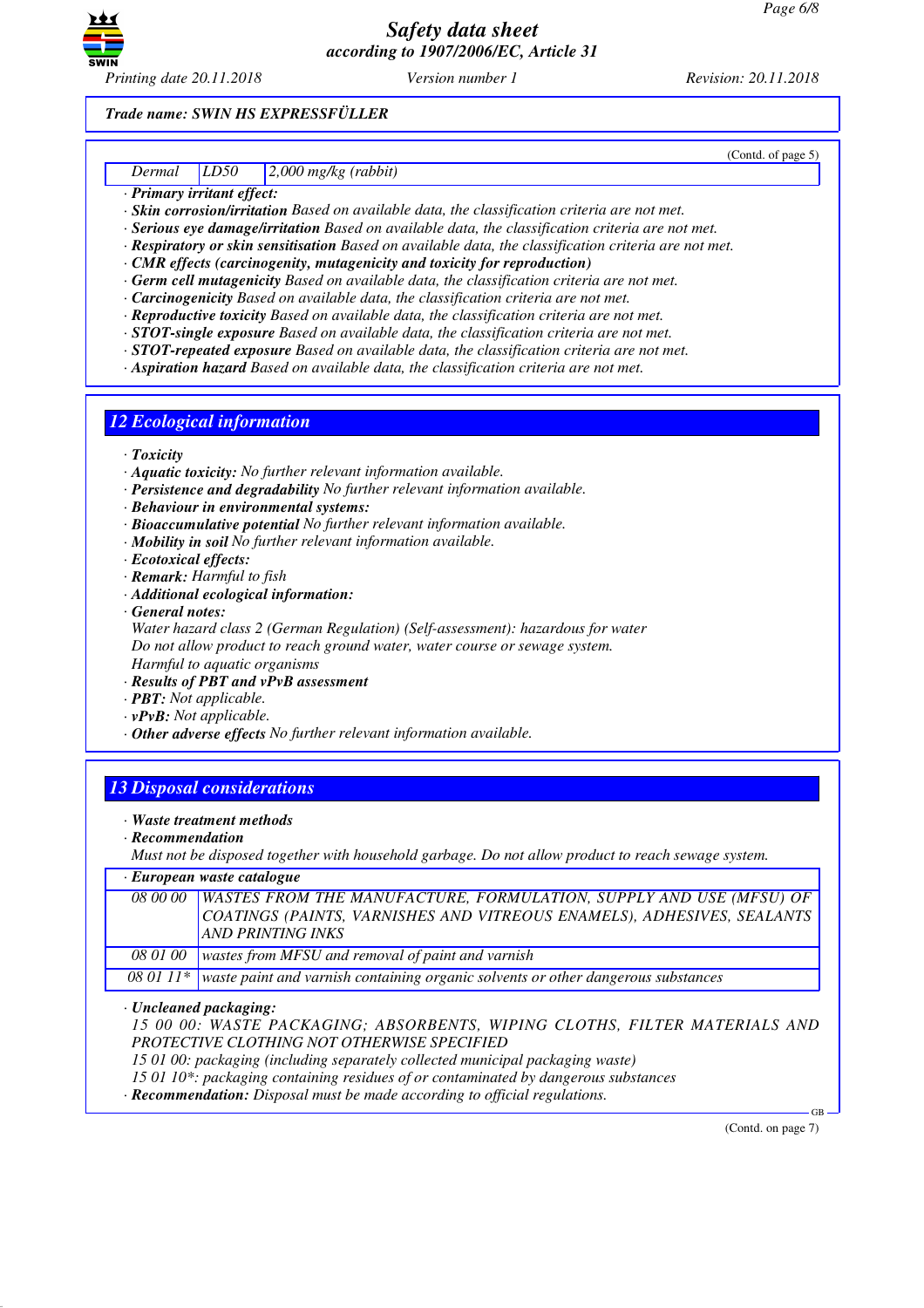

*Trade name: SWIN HS EXPRESSFÜLLER*

(Contd. of page 6)

| <b>14 Transport information</b>                                         |                                                                                         |
|-------------------------------------------------------------------------|-----------------------------------------------------------------------------------------|
| $\cdot$ UN-Number<br>· ADR, ADN, IMDG<br>$\cdot$ JATA                   | not regulated<br><b>UN1263</b>                                                          |
| · UN proper shipping name<br>$-$ ADR, ADN, IMDG<br>·IATA                | not regulated<br><b>PAINT</b>                                                           |
| · Transport hazard class(es)                                            |                                                                                         |
| $\cdot$ ADR, ADN, IMDG<br>$\cdot$ Class                                 | not regulated                                                                           |
| $\cdot$ JATA                                                            |                                                                                         |
| $\cdot$ Class<br>· Label                                                | 3 Flammable liquids.<br>$\mathfrak{Z}$                                                  |
| · Packing group<br>$\cdot$ ADR, IMDG<br>$\cdot$ IATA                    | not regulated<br>Ш                                                                      |
| · Environmental hazards:<br>$\cdot$ Marine pollutant:                   | No                                                                                      |
| · Special precautions for user                                          | Not applicable.                                                                         |
| · Transport in bulk according to Annex II of Marpol<br>and the IBC Code | Not applicable.                                                                         |
| · Transport/Additional information:                                     |                                                                                         |
| $\cdot$ ADR<br>$\cdot$ Remarks:                                         | No dangerous goods in containers of 450 litres max.<br>capacity acc. to ADR 2.2.3.1.5.1 |
| $\cdot$ IMDG<br>$\cdot$ Remarks:                                        | No dangerous goods in containers of 30 litres max.<br>capacitiy acc. to IMDG 2.2.3.1.5  |
| · UN "Model Regulation":                                                | not regulated                                                                           |

# *15 Regulatory information*

*· Safety, health and environmental regulations/legislation specific for the substance or mixture*

- *· REGULATION (EC) No 1907/2006 ANNEX XVII Conditions of restriction: 3*
- *· Chemical safety assessment: A Chemical Safety Assessment has not been carried out.*

# *16 Other information*

*This information is based on our present knowledge. However, this shall not constitute a guarantee for any specific product features and shall not establish a legally valid contractual relationship.*

*· Relevant phrases*

*H226 Flammable liquid and vapour. H304 May be fatal if swallowed and enters airways. H312 Harmful in contact with skin. H315 Causes skin irritation.*

GB